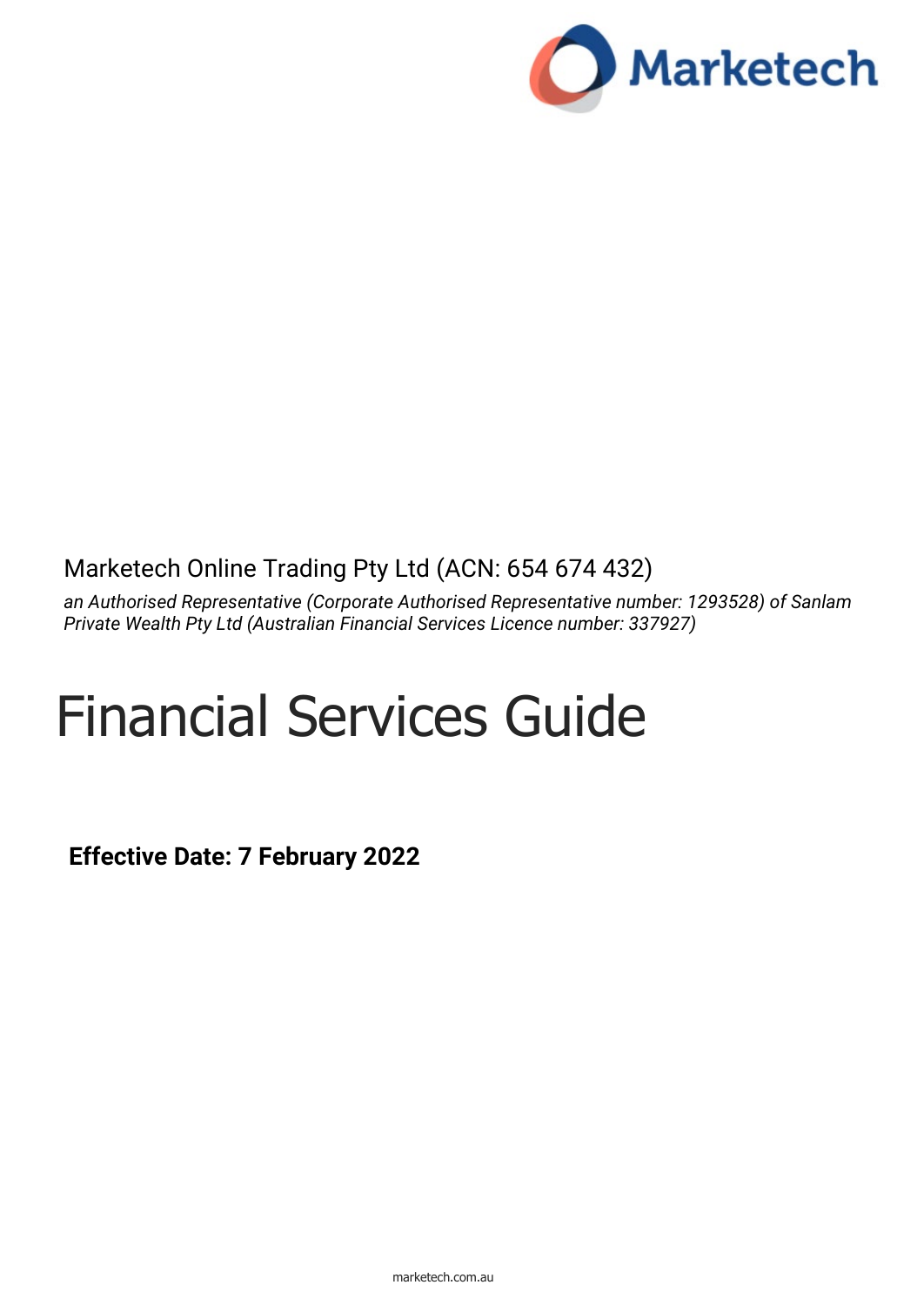

**PART 1**

# **TYPES OF SERVICES, HOW WE ARE REMUNERATED & COMPLAINTS PROCEDURES**

Marketech Online Trading Pty Ltd (ACN: 654 674 432) ('**Marketech**', '**we**', '**our**' or '**us**') is an Authorised Representative (Corporate Authorised Representative number: 1293528) of Sanlam Private Wealth Pty Ltd (Australian Financial Services Licence number: 337927) ('**Sanlam**').

This Financial Services Guide (**FSG**) is an important document that we are required to give to you under the requirements of our status as Authorised Representative of an Australian Financial Services Licensee. It provides you with information about **Marketech** to help you decide whether to use the financial services we provide.

Part 1 of this FSG outlines the types of services we can offer to you. It also explains how we (and other relevant persons) are remunerated for these services and includes details of our internal and external complaints handling procedures and how you can access them. Part 2 of this FSG details the current list of fees or charges that you will pay for using Marketech's services.

Marketech's trading and settlement is facilitated by Openmarkets Australia Limited ABN 38 090 472 012 ('**Openmarkets**'), an Australian Financial Services Licensee (AFSL 246705) and Market Participant of ASX, Chi-X and NSX. Openmarkets is also an ASX Clear and Settlement Participant. This FSG should be read in conjunction with the information provided to you from Openmarkets in the account opening process and are available on the website. There are no additional fees payable to Openmarkets over and above those detailed in these document, and in the event that there is an overlap of fees between Marketech and Openmarkets, the fees detailed in this Marketech FSG will over-ride.

Marketech requires that a Macquarie Cash Management Account is opened for the purposes of managing the cash transactions related to your share trading. A Product Information Statement (**PIS**) from Macquarie will be made available to you during the account opening process, and can be accessed at this location:

#### [https://www.macquarie.com/au/personal/bank-accounts/cash](https://www.macquarie.com/au/personal/bank-accounts/cash-management/)[management/](https://www.macquarie.com/au/personal/bank-accounts/cash-management/)

Marketech does not provide, and is not authorised to provide, personal financial product advice. Personal financial product advice is advice that takes into account one or more of your objectives, financial situation and needs. Although Marketech is authorised to provide general advice, the primary offering of Marketech is factual information only.

#### **Who are we?**

Marketech provides a share market information platform to subscribers on webpage and mobile app for certain mobile devices. The Marketech platform also allows users to access share trading services, through a third party.

Marketech is authorised, under the Corporations Act, to provide general financial product advice in relation to certain financial products and arrange for dealing in certain financial products.

We do not act as a Representative of any licensee other Sanlam in relation to the services we provide you. To contact us you can:

- visit our website at [www.marketech.com.au](http://www.marketech.com.au/)
- write to us at PO Box 7991 Cloisters Sq WA 6850
- email us at [support@marketech.com.au](mailto:support@marketech.com.au)

#### **What financial services and products do we offer?**

Marketech is authorised to carry on a financial services business to:

- a) provide general financial product advice for the following class of financial products:
	- i) Deposit and Payment Products limited to: basic deposit products;
	- ii) Interests in Managed Investment Schemes;<br>iii) Securities
	- Securities
- b) Deal in a financial product to retail and wholesale clients by issuing, applying for, acquiring, varying or disposing of a financial product in respect of the following classes of products:
	- i) Securities;
	- ii) Interests in Managed Investment Schemes.
- c) deal in a financial product by arranging for another person to apply for, acquire, vary or dispose of financial products in respect of the following classes of financial products:
	- i) Deposit and Payment Products limited to: basic deposit products;
	- ii) Interests in Managed Investment Schemes;
	- iii) Securities;

to retail and wholesale clients.

We do not provide financial planning services and, under the terms of our Authorised Representative agreement, may only give general financial product advice. We do not provide managed discretionary account services or other discretionary trading.

#### **Conflicts of Interest**

Marketech does not provide personal financial advice, and as such does not perceive that there are any conflicts of interests that would need to be disclosed to an investor.

#### **Terms and Conditions**

There are terms and conditions of use for our website, our secure internet service and our mobile device application (**'app'**). These terms and conditions can be obtained on the website.

#### **How are we remunerated for the services we provide?**

If you use a service we offer, Marketech will receive remuneration derived from the monthly member subscriber fees. Your member subscriber fee will be set out on your application form. Fees to access share trading services will be set out in the relevant application form for that service.

For users of our share trading services, Marketech may retain a portion of the brokerage fees charged by the third-party broker. You can ask us for further details.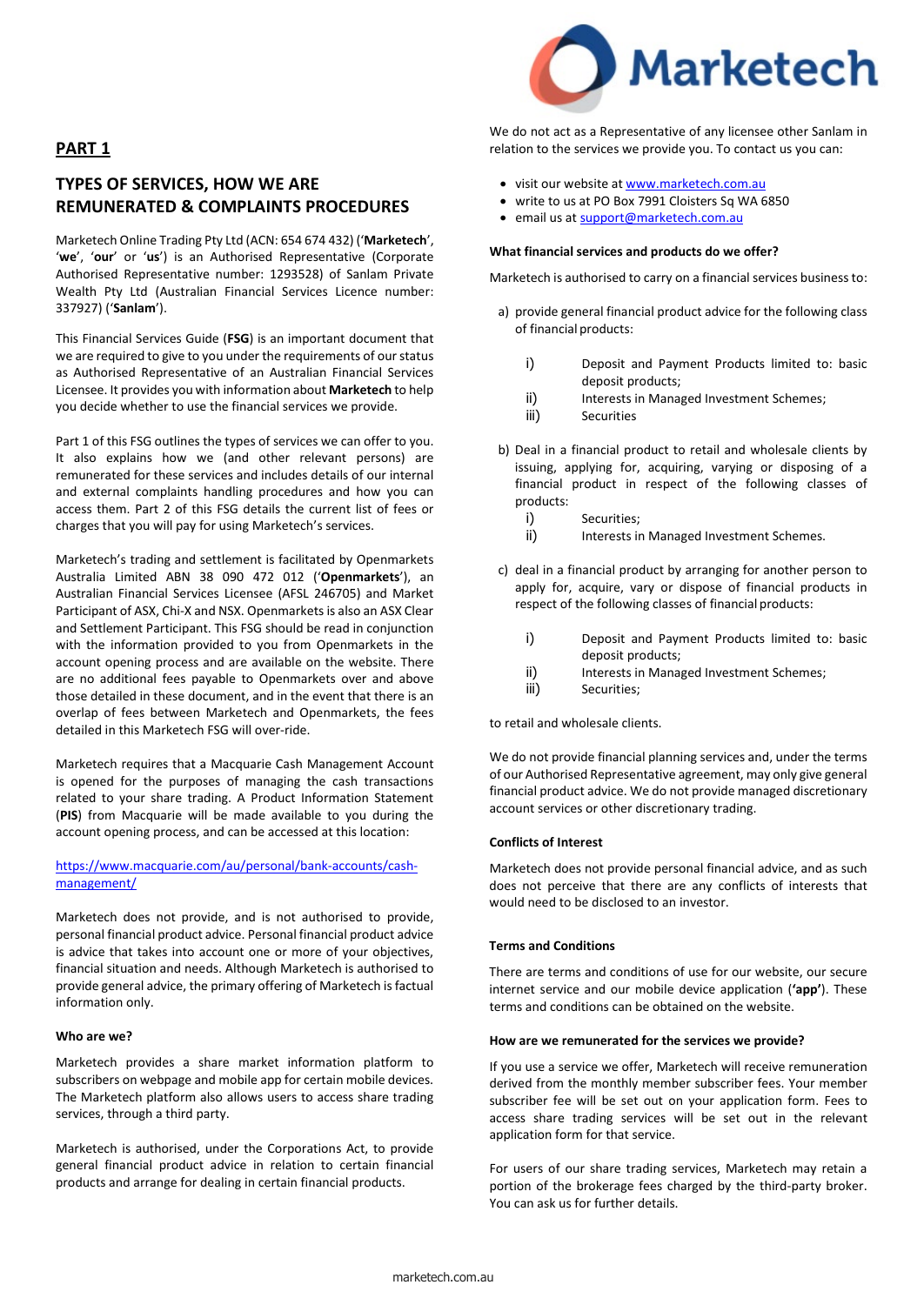#### **What commissions, fees or other benefits are received?**

Employees of Marketech that sell Marketech services do not receive specific payments or commissions. Employees and our directors receive salaries, bonuses and other benefits from Marketech. Bonus payments and other benefits are discretionary and based on achievement of pre-determined objectives. As Marketech provides no personal financial advice, there is no conflict in relation to the salary or payments made to employees or staff of Marketech.

We may provide remuneration to distributors who refer subscribers to us. Such remuneration may be in the form of a portion of member subscriber fees or another benefit.

#### **What kind of compensation arrangements are in place for a breach of our legal obligations?**

Marketech holds a Professional Indemnity Insurance Policy, which satisfies the requirements for compensation arrangements under section 912B of the Corporations Act.

These insurances are between us and the insurer and are intended to respond to civil liability resulting from significant claims for compensation made against us for financial services provided by us or our representatives. Subject to their terms and conditions, these insurances provide cover even if one of our representatives has ceased to act or work for us.

#### **How is your personal information dealt with?**

The privacy of your personal information is important to us. All personal information is dealt with in accordance with our Privacy Policy Statement (PPS). The PPS details how we comply with the Privacy Act in the handling of your personal information. You can get a copy of the PPS through our website at [www.marketech.com.au.](http://www.marketech.com.au./)

If you have any concerns about the completeness or accuracy of the information we have about you or would like to access or amend your information, simply call us on the above number or send an email to info@marketech.com.au

#### **What should you do if you have a complaint?**

A complaint can be submitted via several sources depending on the nature of the complaint. Complaints can be received:

- via email
- via phone
- in writing
- in person; or
- via our official social media channel/s.

Mail: PO Box 7991 Cloisters Sq WA 6850 Email[: support@marketech.com.au](mailto:support@marketech.com.au)

Marketech's internal process for handling complaints aims to ensure that complaints are resolved in a timely, fair and consistent manner.

- Internal Dispute Resolution: We operate an Internal Dispute Resolution policy to enable us to deal promptly and fairly with complaints. Any complaint or Dispute will in the first instance be handled by Head of Operations and thereafter by the Compliance Manager.
- Within one business day, we acknowledge that we have



received the complaint. We aim to resolve the complaint immediately, if possible.

Where we cannot resolve the complaint immediately. our Compliance Manager will investigate the complaint and conclude on an appropriate resolution.

**External Dispute Resolution**: If you remain dissatisfied with our investigation, or handling, of your complaint or dispute, we will refer the matter to the Licensee – Sanlam Private Wealth. In addition, you have a right to refer your complaint or dispute to Australian Financial Complaints Authority ('AFCA'). AFCA is an independent external complaints resolution body whose services are provided free of charge. Sanlam's AFCA membership number is 14570.

The contact details for Sanlam are: Email: [SPW\\_Compliance@privatewealth.sanlam.com.au](mailto:SPW_Compliance@privatewealth.sanlam.com.au)

Website: [www.afca.org.au](http://www.afca.org.au/)

Email: [info@afca.org.au](mailto:info@afca.org.au) Telephone: 1800 931 678(free call) In writing to: Australian Financial Complaints Authority, GPO Box 3, Melbourne VIC 3001